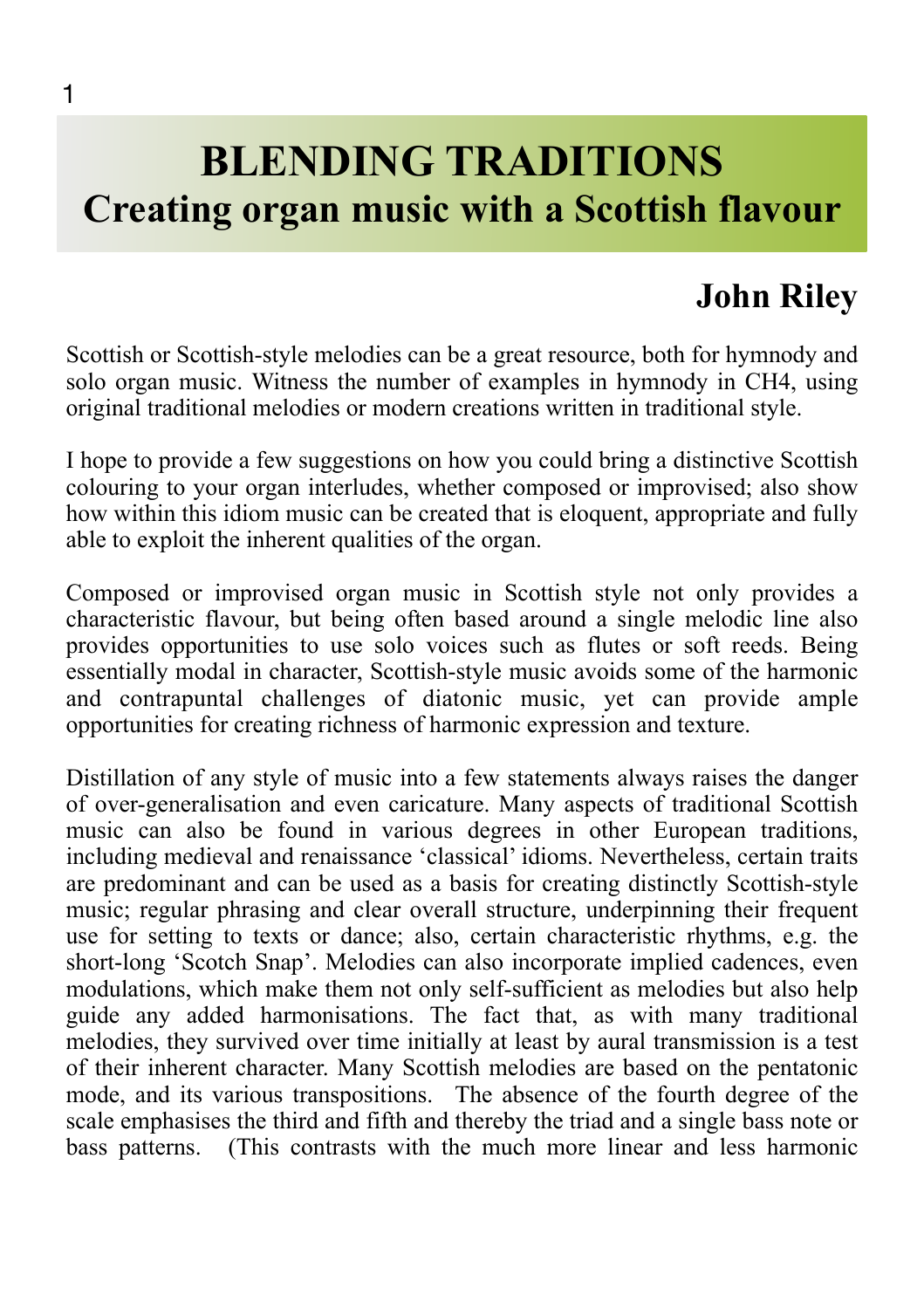nature of plainsong, for example). Within the melody and a single bass note (drone) we can create added harmonies. The use of the pentatonic mode also greatly reduces the potential for dissonant intervals within the harmonic or contrapuntal texture. Using notes purely from the pentatonic mode will therefore create the most euphonious combinations. *Ex. 1 Pentatonic Melody and drone.* 



Another very useful mode is the Dorian mode. If combined with the adjacent Ionian mode we can get a contrast of 'major' and 'minor' sounding harmony. *Ex. 2 Dorian and Ionian melody.* 



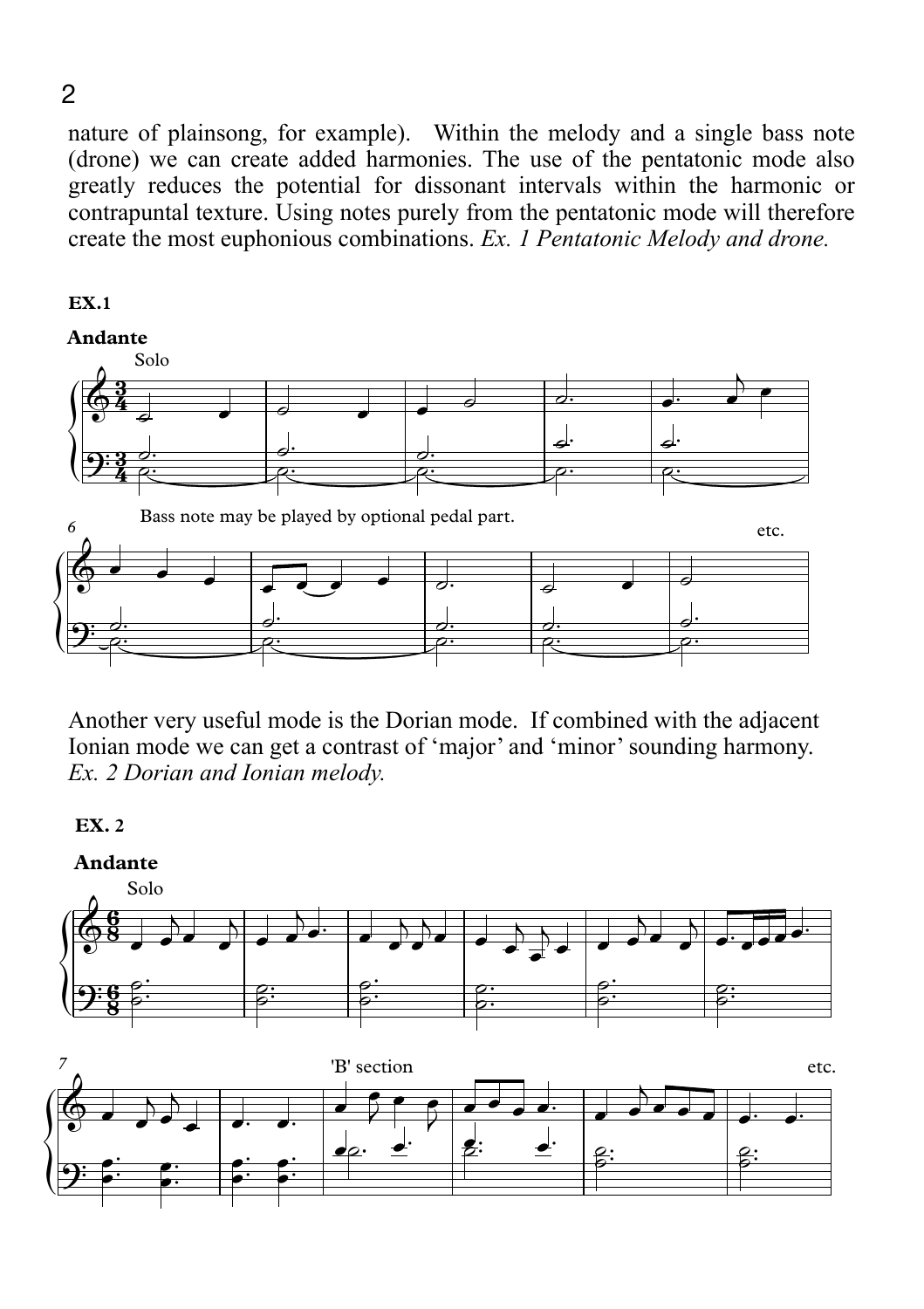Scottish-style modal melodies can also be placed within a diatonic harmonic structure; as mentioned before a good melody will often already have the seeds of this within it. Why not try and fill some of the empty parts in the second section? *Ex.3 Melody with three chords*.



**EX. 3**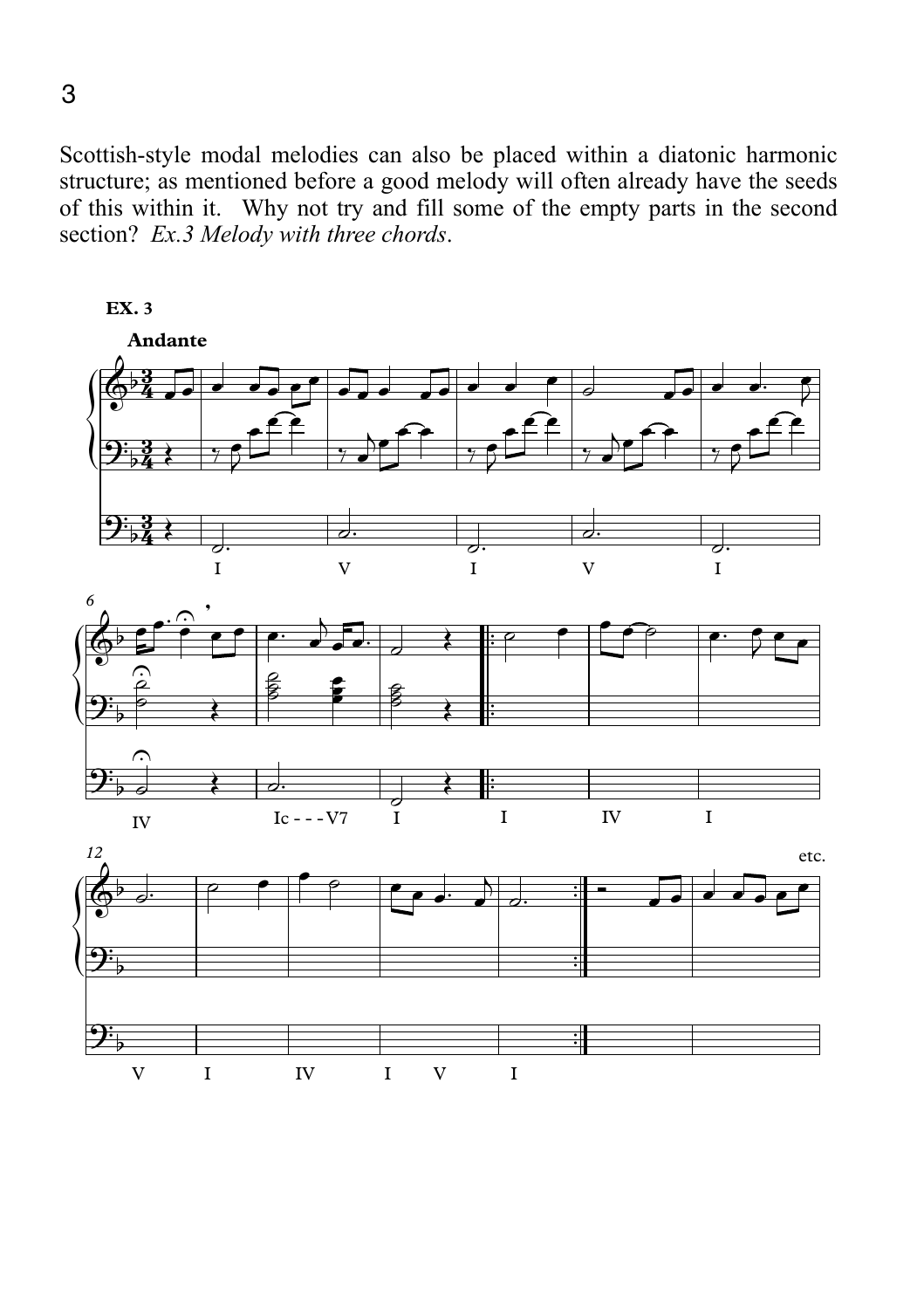However, whilst the pentatonic mode can lend itself to harmonisation by I IV V bass notes or chords, it is also sufficiently ambiguous in diatonic terms to be free from many of the strictures of diatonic harmony, opening the way for chords that are parallel with the main notes of the melody, i.e. 'melody-led'.

At its simplest, a series of parallel fifths, which can lend a attractively archaic feel to the melody. Ex. 4 Lament

**EX. 4** 



We can also add more complex parallel chords, using notes that are outside the modes and their transpositions, and thereby creating greater levels of dissonance. This adds something of a 'modern' spice whilst retaining something of the original modal and regional flavour, for example in the reworking of the same melody, as in Ex.3. Ex. 5 Melody with parallel sevenths, (over).